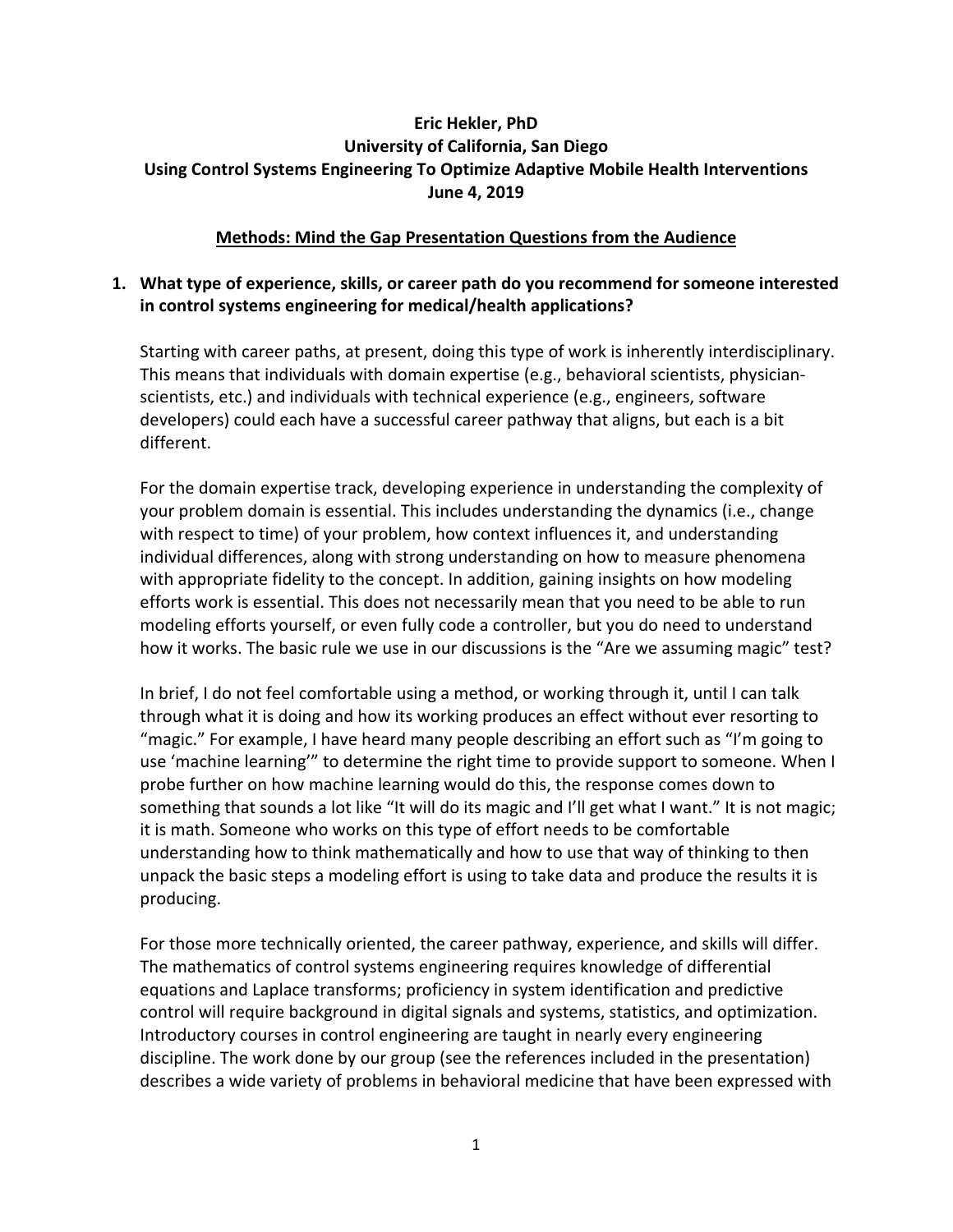control engineering formulations; these should be helpful to anyone wishing to embark on this approach.

On one final note, some of my postdocs are getting much more comfortable with this work—including learning the basics in terms of modeling efforts, such as setting up mathematical models as simulation environments, in R. I mention this to highlight that, as with many things, career pathways will evolve, and eventually there may be more of a combined pathway for this type of work.

# **2. I have a question about absence of an objective daily measure analogous to "actual steps." We have self-reported proxy measures of the behavior, and infrequent objective measurement (e.g., every 6–-12 months). Is it possible to apply these methods?**

You can use self-report; you do not need passively measured per say. The key caveat is your capacity to have people willing to fill out the measures over time. Advances in EMA, such as Stephen Intille and Genevieve Dunton's work on microEMA (both for using wristworn tracking and using more event-based triggering to reduce overall sampling), set up a valuable space for engaging in this type of work. Related to this, a follow-up question is the timescale of your measurement—if you can measure something more frequently, that is advantageous as it allows you to get more samples about the dynamics more quickly. Technically, it's possible to use slow timescales (e.g., weekly measurement). It will just take you more time with that person to really start to model the dynamics. These points are discussed in detail in our *Journal of Medical Internet Research* (*JMIR)* paper and, in particular, the section that highlights problems that are well-aligned with control systems engineering.

# **3. Do you incorporate any machine learning or deep learning in designing models?**

In brief, yes, we do pay attention to advances in modeling approaches that grow out of computer science traditions, such as machine learning and deep learning. And we often seek to take advantage of whichever methods are most well-aligned to our problem (and also most parsimonious). We are exploring this in a U01 grant with MPIs of Donna Spruijt-Metz, Ben Marlin, and Pedja Klasnja. Within this group, we are exploring both machine learning-based, Bayesian neural network-based (i.e., the methodological grounding of deep learning), and dynamical modeling (i.e., the approach used in system ID/control systems engineering) approaches for understanding behavioral data. For us, the most important thing to do is to think through the history of a method and, by extension, the implications on its utility and definition of success from data.

For example, supervised and unsupervised machine learning are very valuable for identifying clusters within vector spaces, and the field has a great history of doing thoughtful and effective feature extraction from data. We are taking advantage of these tools for our current modeling efforts on our National Library of Medicine R01 focused on advancing multi-timescale controllers for just-in-time adaptive interventions. The issue we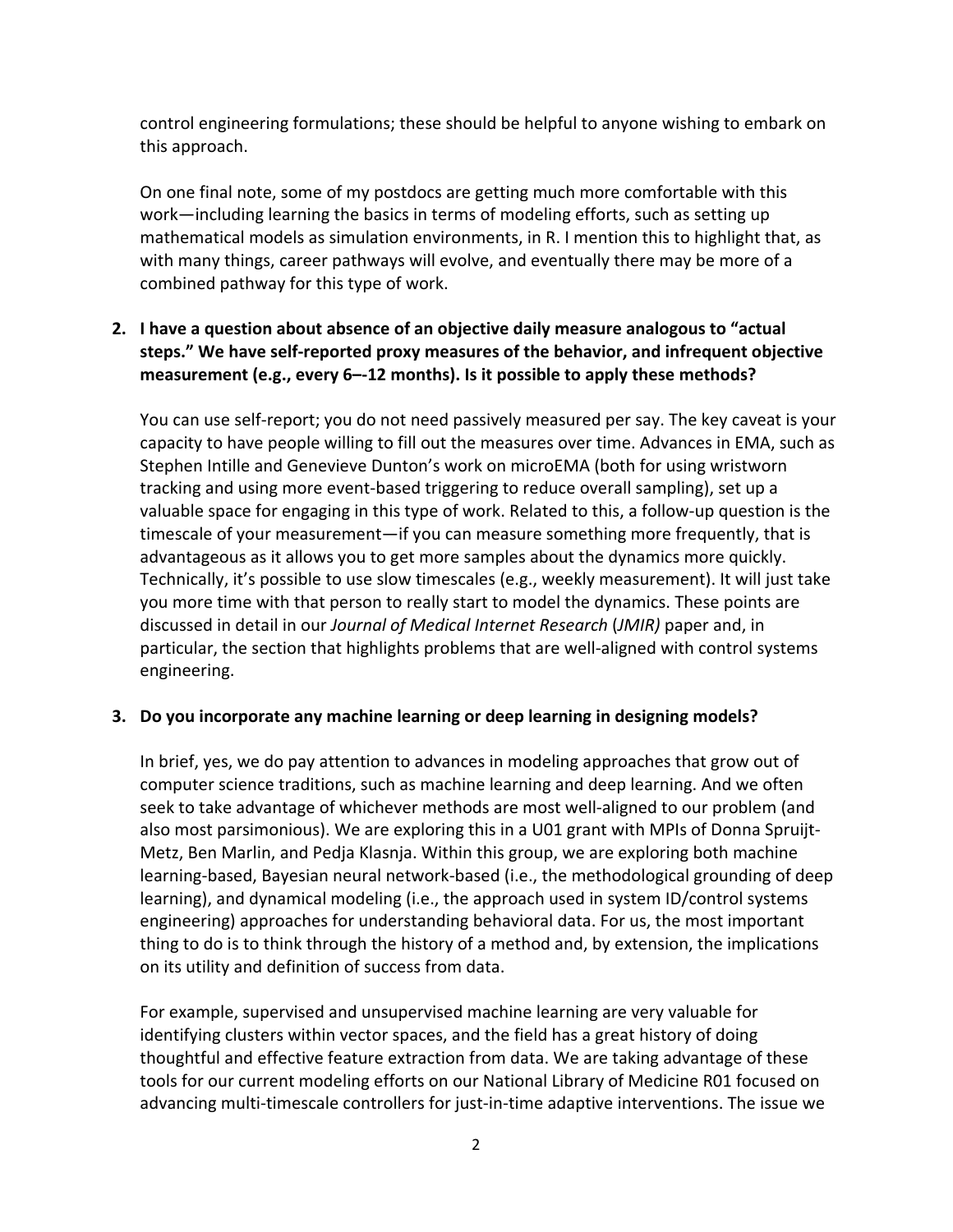have noticed is that, often, those who have limited knowledge about the subtleties of data modeling efforts often ask for or assume the concept, term, or buzzword getting the most press (e.g., AI right now) is "the answer" to their problems. I do not mean to claim that the person who asked this question is falling into that trap but I wanted to raise this issue.

Returning to the earlier point, if you are interested in getting more acquainted with different modeling approaches, it is essential to start with a clear focus and understanding on the implied success of the methods to ensure what the modeling produces is actually aligned with the real-world requirements. I have a paper that is in press at *BMC Medicine* arguing for a small data commentary. In the last section of that paper, I provide a basic visual to further unpack this point.

#### **4. Have you done any interventions with medications and behavioral support combined?**

We have yet to implement experimentally an intervention that combines pharmacological and behavioral support components. However, Daniel and his students have developed models based on secondary analysis of data to illustrate how a control engineering approach would work for problems of this nature.

One reference is an intervention for treating fibromyalgia using low-dose naltrexone, published in *TBM:* Deshpande, S., D.E. Rivera, J.W. Younger, and N. N. Nandola, "A control systems engineering approach for adaptive behavioral interventions: illustration with a fibromyalgia intervention," *Translational Behavioral Medicine*, Vol 4, No. 3, pp. 275-289, 2014. An illustration for smoking cessation is presented in: Timms, K.P., D.E. Rivera, L.M. Collins, and M.E. Piper, "A dynamical systems approach to understand self-regulation in smoking cessation behavior change," *Nicotine and Tobacco Research*, Special Issue on New Methods for Advancing Research on Tobacco Dependence Using Ecological Momentary Assessments, 16 (Suppl 2): S159-S168, 2014.

Both problems are discussed in our chapter in the edited volume: Rivera, D.E., C.A. Martin, K.P. Timms, S. Deshpande, N. Nandola, and E.B. Hekler, "Control systems engineering for optimizing behavioral *mHealth* interventions," in Mobile Health: Sensors, Analytic Methods, and Applications, (J. Regh, S. Murphy, and S. Kumar, eds.), 455-493, 2017).

# **5. In order to do this, you need almost continuous monitoring of each of the subjects on multiple variables (and possibly even his/her environment); or do you use some form of sampling approach for that?**

Not exactly. You do need to be able to measure one variable at sufficient frequency to model dynamics. Just like a boat monitoring a compass: if you have that, you can build a controller. It just would not be model-based. If you can gather more data than that one variable, you can potentially start using that additional information in model-based controllers. We go into some depth about these subtleties in the two core papers referenced in the talk, particularly the *JMIR* paper.